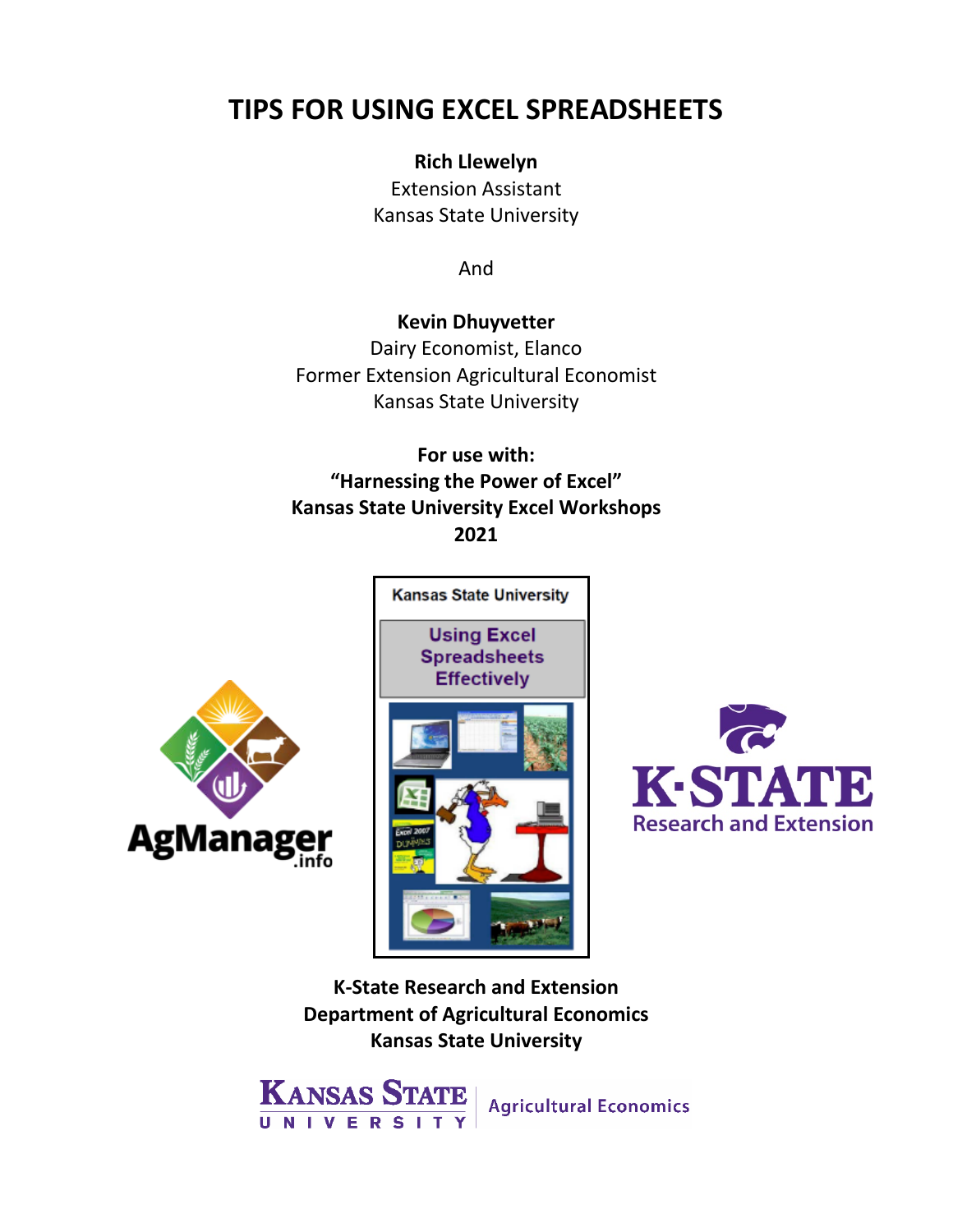#### **I. Some General Tips:**

Using "Right-Click" with the mouse will allow you to obtain menus during your work. Rightclick on a cell for Cut/Copy/Paste commands and the formatting window among other things.

Avoid putting numbers that are "inputs" in formulas. Use cell references to inputs, instead of numbers. This will make updating input assumptions both easier and more obvious.

Try to use one spreadsheet rather than several. Use the tabs to organize material, but keep it in one file (see below for discussion on tabs).

Document sources of key inputs: use comments in cells (Right-Click, then "Insert Comment"), or type notes in a designated part of the spreadsheet. Include hyperlinks to resources used.

Save files often. Rename files when saving files off the web.

There are multiple ways to do things: keyboard vs. mouse; function versus manual math operation, etc. Make it work, but be ready to learn new ways to do something.

#### **II. Entering Data and Text**

There are three types of information that will be entered into a cell: Text, Numbers, and Formulas.

The first and perhaps easiest method of entering data is to click on the cell you wish to enter the information, and begin typing. When finished, either press Enter, or move to a different cell with the mouse or one of the arrow keys. Note: all formulas must begin with either "=" or "+" (without quotes, if this is not done, Excel will treat whatever is entered as text and thus it will not be recognized in formulas).

Another option for entering data is to click in the formula bar (the white box titled "fx") at the top of the spreadsheet and begin typing.

To move from one cell to another while entering information, there are three options. Either use the arrow keys to navigate from cell to cell or use the "Enter" key to move down in a column or the "Tab" key to move left across rows. Or click on a cell with the mouse.

To edit cell contents, you can: 1) Use F2 (or double-click on the cell); 2) Type over the old data with a new entry; 3) Click in the formula bar and edit.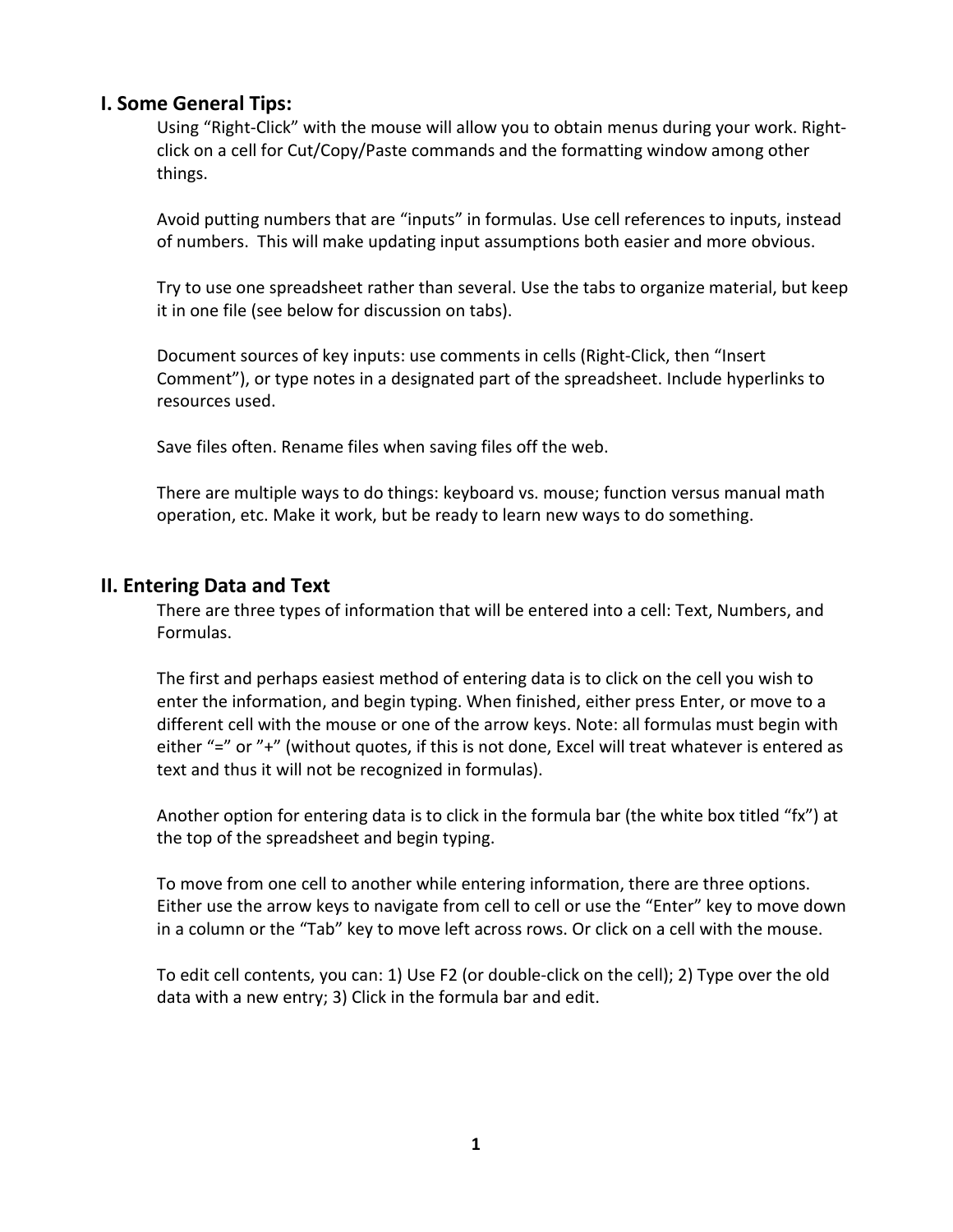#### **III. Formatting**

Highlight desired cells to be formatted (either using Shift and arrow keys, or using the mouse, holding the left-click and moving across the range of cells you want to select).

Once cells are selected, there are two ways to format: 1) Right-click to get format menu, from which you can select "Format Cells" and make the desired changes; or 2) Click on the "Home" tab at the top left of the screen and select new font sizes, types, and colors in the pane titled "Font".

Alignment/justification/indentation of text can all be adjusted on the "Alignment" pane of the "Home" tab. Borders/backgrounds/numbers/etc. can be edited by selecting the dropdown arrow on the "Number" pane of the "Home" tab. Both of these options can also be accessed by right-clicking and selecting "Format Cells" and choosing the appropriate tab.

#### **IV. Cut/Copy/Paste/Undo**

Note difference between copying a cell or range ("Copy") and moving a cell ("Cut"). Copy adds a copy of the cell. Cut moves the contents of a cell or range to a new location when pasted.

Paste takes a copied set of data and inserts it into a new range. Undo removes the previous action. It is possible to "Undo" multiple actions by using Undo more than once. For example, if the last three things you did were incorrect, clicking on Undo three times will restore things to what you initially had.

For the cut/copy/paste options, simply select the data on which you wish to edit, right click, and select the desired action. To undo an action, select the downward and left pointing blue arrow in the top left hand corner of the screen. You can also use these functions on the Home tab at the top. For faster editing, the following keyboard shortcuts can be used on highlighted data:

Cut: Hold down the "Ctrl" and "x" key Copy: Hold down the "Ctrl" and "c" key Paste: Hold down the "Ctrl" and "v" key Undo: Hold down the "Ctrl" and "z" key

#### **V. Saving**

Click on the "Office Button" in the top left corner of the screen.

When saving a document for the first time, select the "Save As" option in order to select the location the file will save. Specify where you would like the file saved and the desired name of the file, and click Save As.

When periodically saving work after the file has initially been saved, click on the "Office Button" and select "Save", or click the diskette icon at the top left. A shortcut to saving the file is to hold down the "Ctrl" and "s" keys simultaneously (i.e., control s will save the current file).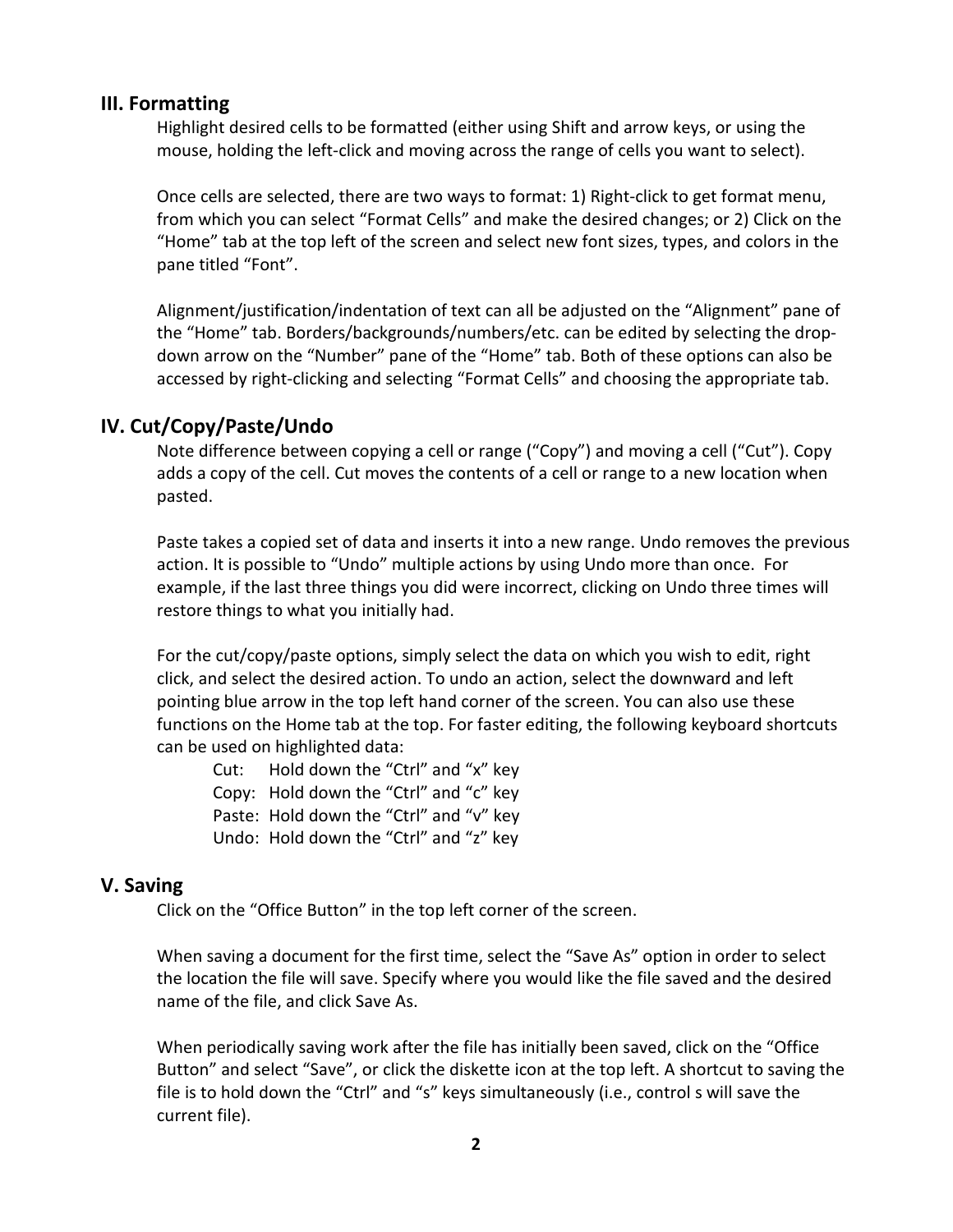#### **VI. Creating Formulas and Using Functions**

Begin formulas or functions with  $=$  or  $+$ 

Math Operators: Addition: + Subtraction: -Multiplication: \* Division: / Use parentheses ( ) to enclose bracketed values

Functions: predeveloped functions are used to speed the process or do things that would be otherwise difficult.

General form: =*function*(*Parameter1, Parameter2, etc*)

| <b>Common functions:</b>     |                                                    |
|------------------------------|----------------------------------------------------|
| =Sum(Range)                  | =Sumproduct(Array1,Array2)                         |
| =Average(Range)              | =If(Test, Value if true, Value if false)           |
| = <b>Count</b> (Value)       | $=$ <b>Max</b> (Range)                             |
| =Min(Range)                  | $=$ Stdev(Range)                                   |
| =Pmt(Rate, Nper, PV)         | =Lookup(Lookup value, Array)                       |
| =And(Logical1, Logical2)     | =Vlookup(Lookup value, Table array, Column number) |
| =Date(Year, Month, Day)      | $=$ <b>Now()</b> or $=$ <b>Today()</b>             |
| =Round(Number,NumDigits)     | =Weekday(Number)                                   |
| =YearFrac(StartDate,EndDate) | $=$ Int(Number)                                    |

Either type the function as above, or click on the *fx* button at the top for a list of function.

#### **VII. Creating Charts**

Click on the tab named "Insert" near the top left hand corner of the screen. There will be several options of objects/graphics than can be inserted into the spreadsheet. Located in the middle box will be the option to insert several types of charts.

Determine which chart type will best illustrate the data and click on it. After selecting a chart, the options will change. Again, near the upper left-hand corner, there will be an option to select data. Click on this button and proceed to highlight or enter the cells in which you wish the chart to include.

## **VIII. Using Tabs in the Spreadsheet**

Tabs in a spreadsheet merely differentiate between different sheets within one workbook. They are located in the bottom left-hand corner of the screen and can be customized.

To change, move, copy, or insert new tabs, right click on the desired tab and select the option that best fits the desired action.

For organizational purposes, tabs can be color coded. To do so, right click on the tab, and select "Tab Color". Tabs can also be named by double clicking on the tab and then typing in the desired name for each tab.